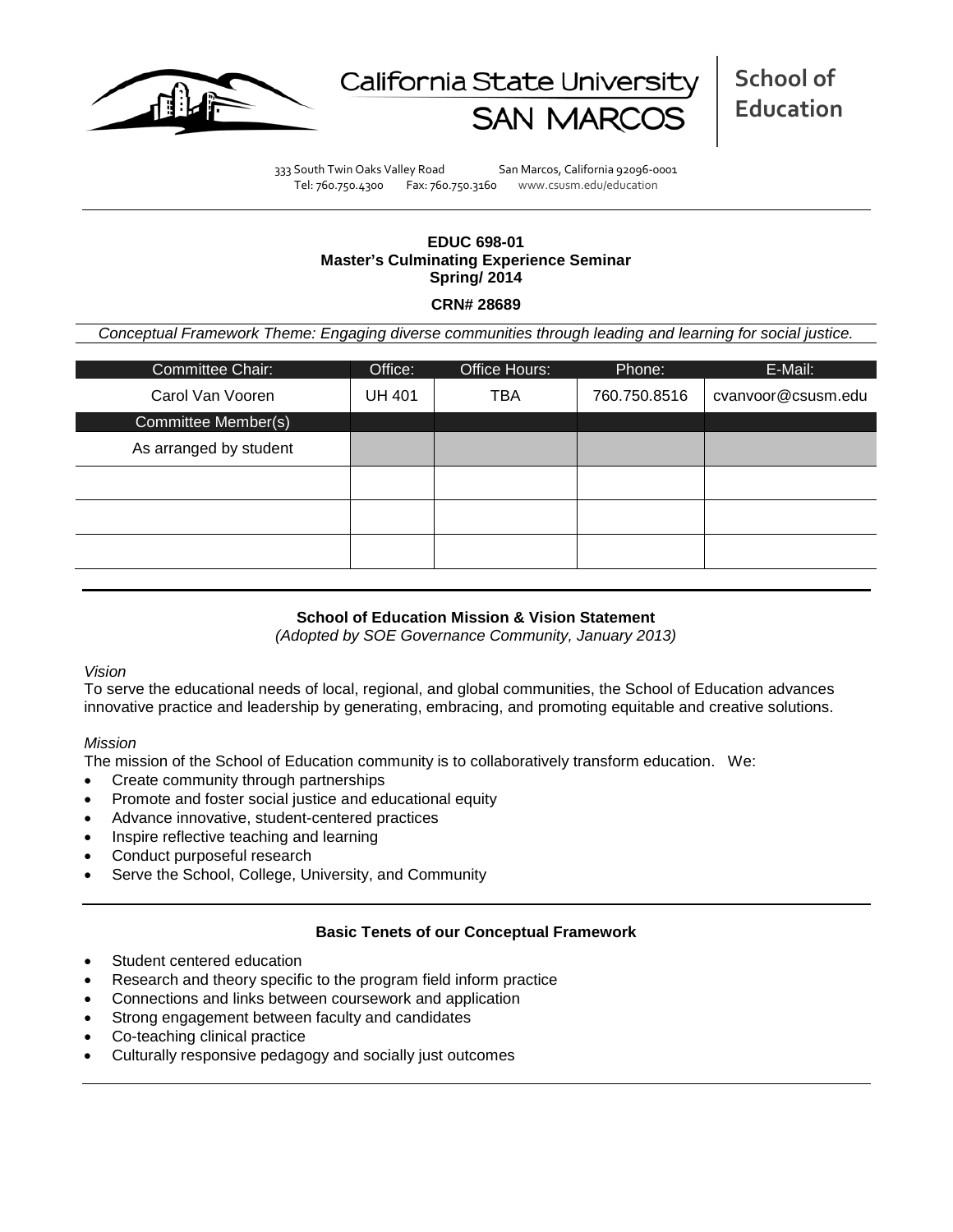### **COURSE DESCRIPTION**

Students engage in the planning, preparation, and completion of their culminating experience, which may take the form of a research thesis, a curricular project within a schooling context — including the National Board Certification Teacher (NBCT) process, or a comprehensive examination. For candidates in the Educational Administration program, the culminating experience is a research thesis. *Note: Students must continually enroll in this course until successful completion of the culminating experience. Graded Credit/No Credit. Enrollment Requirement: Successful completion of the master's option coursework and advancement to candidacy.*

Candidates will:

1. plan and prepare a scholarly culminating experience under advisement of a Committee Chair and at least one additional Committee Member.

**Course Objectives**

- 2. complete a scholarly culminating experience in accordance with professional expectations, including approval of the Committee members.
- 3. apply the explicit style requirements of the APA Publication Manual (current edition).
- 4. successfully present and/or defend their scholarly culminating experience in accordance with option protocol.

### **Required Texts**

American Psychological Association (2009). *Publication Manual of the American Psychological Association*. Washington, DC: Author.

For additional information regarding Graduate Studies Policies and Procedures, please refer to the following Graduate Studies link: [www.csusm.edu/gsr/graduatestudies/index.html](http://www.csusm.edu/gsr/graduatestudies/index.html)

# **GENERAL CONSIDERATIONS**

### **School of Education Attendance Policy**

Due to the dynamic and interactive nature of courses in the School of Education, all candidates are expected to attend all classes and participate actively. This research based class is moved outside the confines of a classroom and includes a face to face orientation, research time in the library or online, electronic and face to face meetings with the chair and committee members, and engaging with the community to collect and interpret data. Writing, getting feedback, and editing is a large part of the assigned work. Individual instructors may adopt more stringent attendance requirements. Should the candidate have extenuating circumstances, s/he should contact the instructor as soon as possible. *(Adopted by the COE Governance Community, December, 1997).*

### **Students with Disabilities Requiring Reasonable Accommodations**

Candidates with disabilities who require reasonable accommodations must be approved for services by providing appropriate and recent documentation to the Office of Disable Student Services (DSS). This office is located in Craven Hall 4300, and can be contacted by phone at (760) 750-4905, or TTY (760) 750-4909. Candidates authorized by DSS to receive reasonable accommodations should meet with their instructor during office hours or, in order to ensure confidentiality, in a more private setting.

### **Graduate Writing Requirements**

The California State University maintains a Graduation Writing Assessment Requirement (GWAR) for master's students, to be completed before Advancement to Candidacy can be approved. A student may satisfy the graduate writing requirement in one of two ways: an acceptable standardized test score, or a paper that receives a passing score as described in the GWAR rubric. Toward the goal of providing opportunity for graduate students in the School of Education to satisfy the writing requirement, all papers in all graduate classes must adhere to the rules of style (for writing and format style) detailed in the *Publication Manual of the American Psychological Association, 6th ed.* (2009). This is a required textbook for all CSUSM School of Education graduate courses.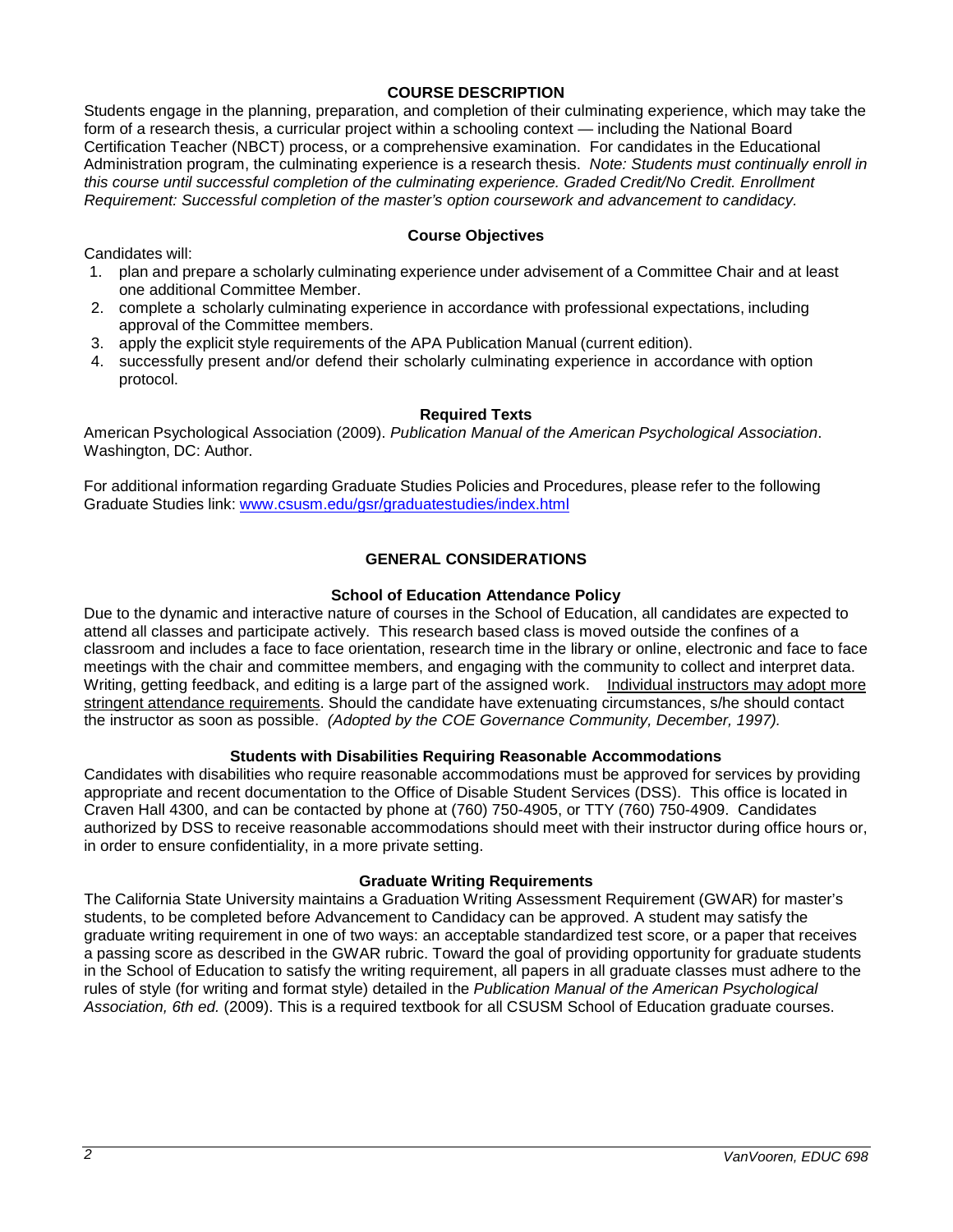### **CSUSM Academic Honesty Policy**

"Students will be expected to adhere to standards of academic honesty and integrity, as outlined in the Student Academic Honesty Policy. All written work and oral presentation assignments must be original work. All ideas/materials that are borrowed from other sources must have appropriate references to the original sources. Any quoted material should give credit to the source and be punctuated with quotation marks.

Students are responsible for honest completion of their work including examinations. There will be no tolerance for infractions. If you believe there has been an infraction by someone in the class, please bring it to the instructor's attention. The instructor reserves the right to discipline any student for academic dishonesty in accordance with the general rules and regulations of the university. Disciplinary action may include the lowering of grades and/or the assignment of a failing grade for an exam, assignment, or the class as a whole."

Incidents of Academic Dishonesty will be reported to the Dean of Students. Sanctions at the University level may include suspension or expulsion from the University.

### **Plagiarism:**

As an educator, it is expected that each candidate will do his/her own work, and contribute equally to group projects and processes. Plagiarism or cheating is unacceptable under any circumstances. If you are in doubt about whether your work is paraphrased or plagiarized see the Plagiarism Prevention for Students website [http://library.csusm.edu/plagiarism/index.html.](http://library.csusm.edu/plagiarism/index.html) If there are questions about academic honesty, please consult the University catalog.

### **Use of Technology**

Candidates are expected to demonstrate competency in the use of various forms of technology (i.e. word processing, electronic mail, Moodle, use of the Internet, and/or multimedia presentations). Specific requirements for course assignments with regard to technology are at the discretion of the instructor. Keep a digital copy of all assignments for use in your teaching portfolio. All assignments will be submitted online, and some will be submitted in hard copy as well. Details will be given in class.

### **Electronic Communication Protocol**

Electronic correspondence is a part of your professional interactions. If you need to contact the instructor, e-mail is often the easiest way to do so. It is my intention to respond to all received e-mails in a timely manner. Please be reminded that e-mail and on-line discussions are a very specific form of communication, with their own nuances and etiquette. For instance, electronic messages sent in all upper case (or lower case) letters, major typos, or slang, often communicate more than the sender originally intended. With that said, please be mindful of all e-mail and on-line discussion messages you send to your colleagues, to faculty members in the School of Education, or to persons within the greater educational community. All electronic messages should be crafted with professionalism and care.

Things to consider:

- Would I say in person what this electronic message specifically says?
- How could this message be misconstrued?
- Does this message represent my highest self?
- Am I sending this electronic message to avoid a face-to-face conversation?

In addition, if there is ever a concern with an electronic message sent to you, please talk with the author in person in order to correct any confusion.

# **COURSE REQUIREMENTS**

Below is a Gant chart of the tasks you will complete and dates to benchmark for each week of the semester. You will move through the timeline at your own pace.

The task leads to milestones which are:

- submitting draft chapters 1-3,
- approval of the IRB permission,
- collecting and analyzing the research data,
- submitting chapters 4-5,
- assembling the entire edited paper meeting the APA format and library requirements,
- submitting a Power Point of the defense, and